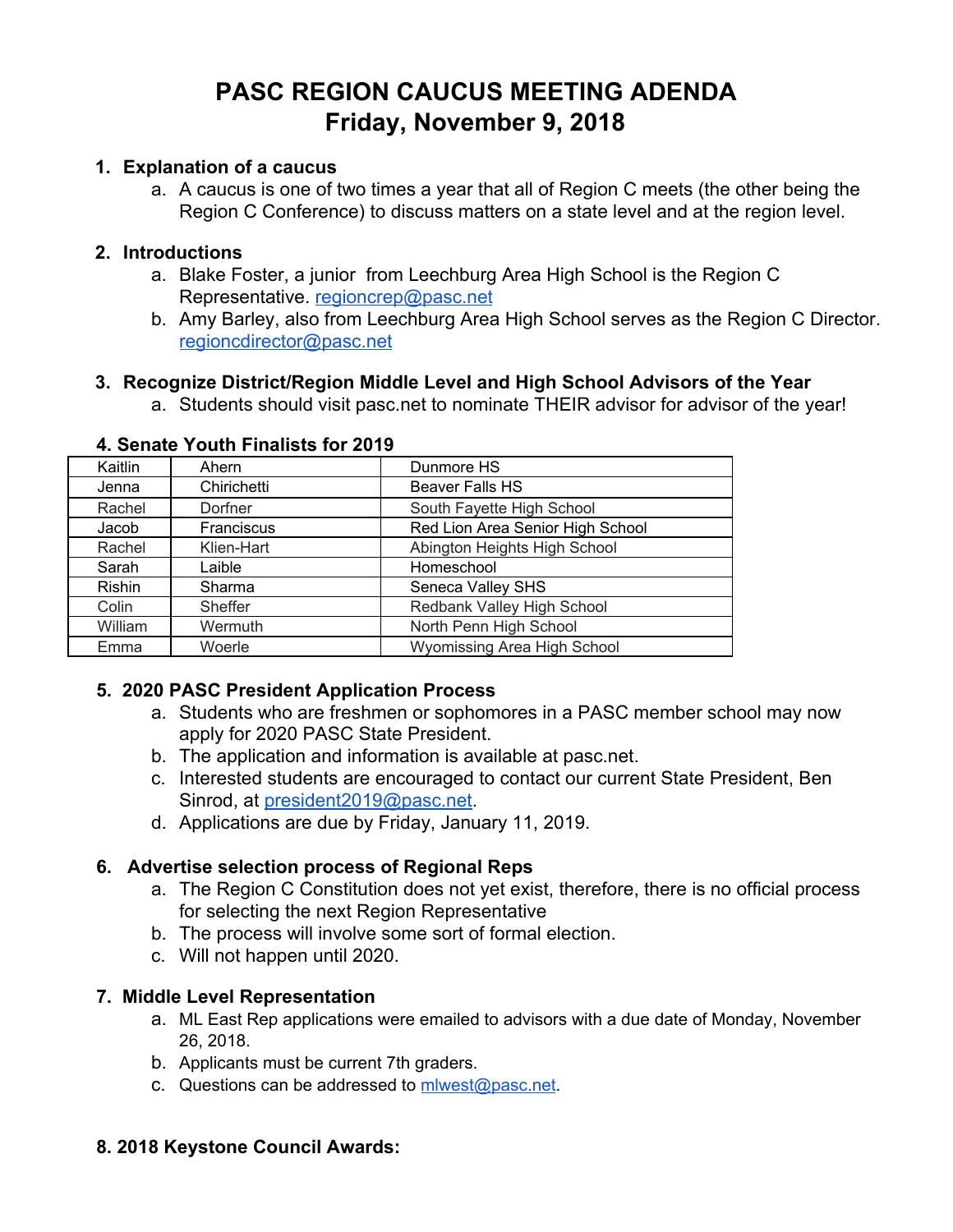| <b>High School Distinguished</b><br>Bermudian Springs HS F<br>Boyertown Area HS<br>Elizabeth Forward HS<br>B<br>Fleetwood Area HS<br>Montour HS<br>R<br>Pocono Mountain West H<br>B<br>South Fayette HS<br><b>Twin Valley HS</b> | <b>High School Keystone</b><br><b>Governor Mifflin HS</b><br>Interboro HS<br>Mars Area HS<br>A<br>B<br>Northgate Jr/Sr HS<br>West Mifflin Area HS<br>B<br>E<br><b>Big Spring HS</b><br>North Allegheny SHS<br>B                |
|----------------------------------------------------------------------------------------------------------------------------------------------------------------------------------------------------------------------------------|--------------------------------------------------------------------------------------------------------------------------------------------------------------------------------------------------------------------------------|
| <b>Middle Level Distinguished</b><br>Fleetwood Area MS                                                                                                                                                                           | <u>Middle Level Keystone</u><br><b>Great Valley MS</b><br>Governor Mifflin MS<br>F<br>Red Lion Junior High<br>F<br>Elizabethtown Area MS<br>н<br><b>Pleasant Valley MS</b><br>Greater Latrobe JR HS<br>B<br>F<br>New Oxford MS |

- a. Applications for Keystone Council awards can be completed by BOTH middle schools and high schools.
- b. Application are due June 30th.

#### **9. State Board of Education updates**

- a. Sr. Member is Alex Fey from Phoenixville HS and our Jr. Member is Ashley Svec from Norwin HS
- b. Sophomores interested in being a representative on the State Board of Education may contact one of them.

## **10. Student Summit in Harrisburg - February 21, 2019 (make up date March 7, 2019)**

- a. Registration information is available at [www.pasc.net.](http://www.pasc.net/)
- b. For Students in grades 9-12
- c. Registration deadline is January 16, 2019.

#### **11. Summer Leadership Camps:**

Grove City College Blue: July 7-11 Alvernia University Blue: July 21-25 Alvernia University Advanced Blue: July 21-25 Grove City College Gold: July 7-12 Susquehanna University Gold: July 21-July 26 Advanced (previously attended Gold)- Alvernia University: July 14-20

Scholarships are available on pasc.net to reduce the cost of camps!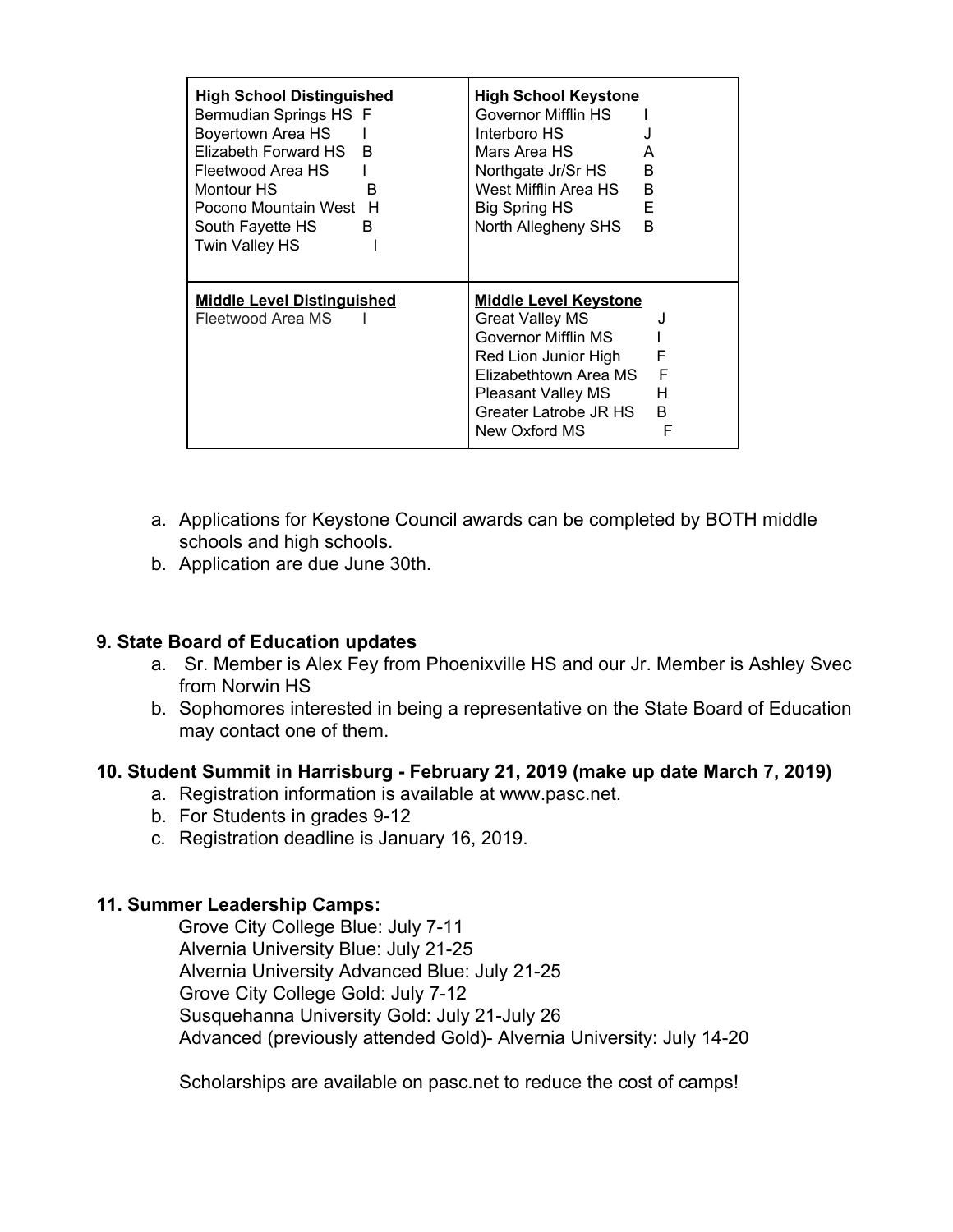## **12. Open board positions:**

- a. Governmental Relations Coordinator (interview at January 2019 Board Meeting)
- b. PASC Alumni Coordinator (interview at January 2019 Board Meeting)
- c. ML-East Coordinator (For Regions F-J) (interview at January 2019 Board Meeting)
- d. Program & Outreach Coordinator (interview at March 2019 Board Meeting)
- e. AED (interview at Summer 2019 Board Meeting)
- f. Membership & Recruitment Coordinator (interview at Summer 2019 Board Meeting)
- These positions are open to any person who would like to apply. Job descriptions and an application are available at [https://www.pasc.net/exec-board-info.](https://www.pasc.net/exec-board-info) Applications are due back by December 1 for the positions that are being interviewed at the January board meeting.
- **13. 83nd PASC Conference in 2019** Westmont Hilltop High School (Region C)**.** November 7-9. Searching for 2020 host with bids in January 2019. Advisors should contact Roe with interest as soon as possible. **Bids will be done virtually!**
- **14. NASSP LEAD Conferences** to be held February 1-3, 2019 in Washington, D.C. or Chicago, Illinois, March 22-24, 2019 to register go to **www.Leadconferences.org** Cost: \$215 early bird member rate plus some meals and hotel.
- **15. NatStuCo Conference 2019 June 24-26, 2019 South Fayette HS Pittsburgh, PA**
	- a. Pre-trip: approximately June 19-23. Cost not yet determined. *(Estimated cost including conference registration will be \$1000-\$1200.)*
	- b. Because the conference is in PA, participation in Pre-trip is not required. We will have an event on the evening of the 23rd for people regardless of if you are attending the pre-trip.
	- c. PASC trip information will be shared through a PASC Blast and on PASC social media.
	- d. Registration form online at [www.pasc.net](http://www.pasc.net/) as of December 1 with a February 15th deadline.
	- e. \$500 deposit will be required

# **16. Strategic Planning Update**

- a. PASC is undergoing a Strategic Planning process for 2020-2023. We are asking ALL students and advisors to complete surveys.
- b. The advisor survey is at<https://www.surveymonkey.com/r/PASC18advisor> and the student one is at<https://www.surveymonkey.com/r/PASC18student>.
- c. They are also posted on PASC.net as well.
- d. Questions about the plan can be directed to Felix at [aed@pasc.net](mailto:aed@pasc.net).
- e. Note that we will NOT be looking at Region alignment during this planning stage.

# **17. PASC News Blasts**

- a. Advisors not recieving PASC NEWS may email [communications@pasc.net](mailto:communications@pasc.net) or fill out the form at the bottom of pasc.net.
- b. Emails are not shared with outside organizations.
- c. Anyone sharing their email address will only receive information about PASC programs and events or on behalf of our partner organizations.
- d. Partner emails such as Four Diamonds will still come from a pasc.net account.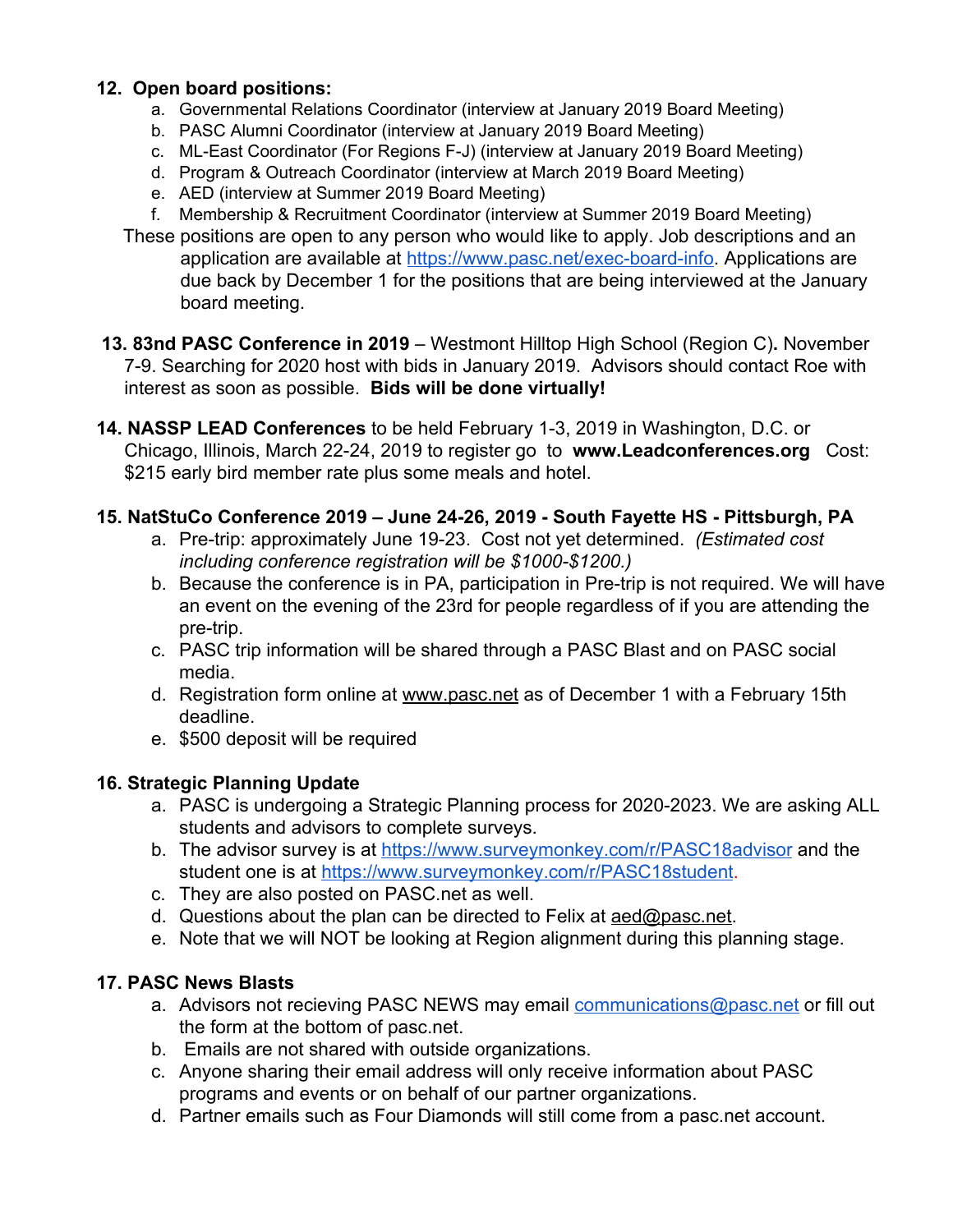## 18. **New PASC Programs/Opportunities:**

- a. Four Diamonds Partnership
	- i. Beginning in December 2018, the official State Charity Partner is Four Diamonds. We encourage councils to support Four Diamonds with fundraising
- b. PA Principals Partnership
	- i. PASC is finalizing a partnership with PA Principals. We believe this will benefit both organizations. More details will be forthcoming. Please make sure your principal is aware of this!
- c. Principal of the Year Award
	- i. PASC will be offering for the first time an award for principals who promote student leadership and student engagement, as well as support their councils and student activities. More information about this award will be forthcoming. We encourage schools to nominate their principals!
- d. PASC Distinguished Student Leader Recognition
	- i. PASC will be working to start a Distinguished Student Leader program, based off of the National Student Council process. All students are eligible to earn this distinction. We hope to have the process publicized by the spring of 2019.
- e. CHS Leadership Course
	- i. The University of Pittsburgh is offering a College in High School (CHS) class on leadership where students can earn three college credits for taking a leadership class at their high school. Advisors heard from a Pitt representative during their morning rotation. Students and advisors can go to <https://www.chs.pitt.edu/> for more information. They can also email Felix, as he is currently teaching the course, for more info.
- f. PASC Advisor Book Club
	- i. Advisors can participate in a virtual "book club" with other advisors where PASC will select a book and send to participating advisors (at no cost). Advisors can earn Act 48 credits for participation. A new book club will be starting in the Spring. Please go to PASC net or email [pd@pasc.net](mailto:pd@pasc.net) for more information.

## **19. Additional PASC Communications**:

Email Addresses: [executivedirector@pasc.net](mailto:executivedirector@pasc.net) and [aed@pasc.net](mailto:aed@pasc.net) PASC Website: [www.pasc.net](http://www.pasc.net/) PASC Facebook: @PAStude[nt](http://www.pasc.net/)Councils PASC Twitter: @PASCTweets

## **20. Conference**

- a. 2018-19 region conference to be held Friday, February 15th at Armstrong Jr/Sr High School in Kittanning, PA (Armstrong County)
- b. Theme: Candyland
- c. More information: Coming Soon

# **21. Structuring Region C**

- a. Region C is BRAND NEW
- b. No constitution has been put into place
- c. A constitution draft will be written by the Region Diector and Representative and sent out to members of the region. Members may suggest edits and changes as they feel necessary.